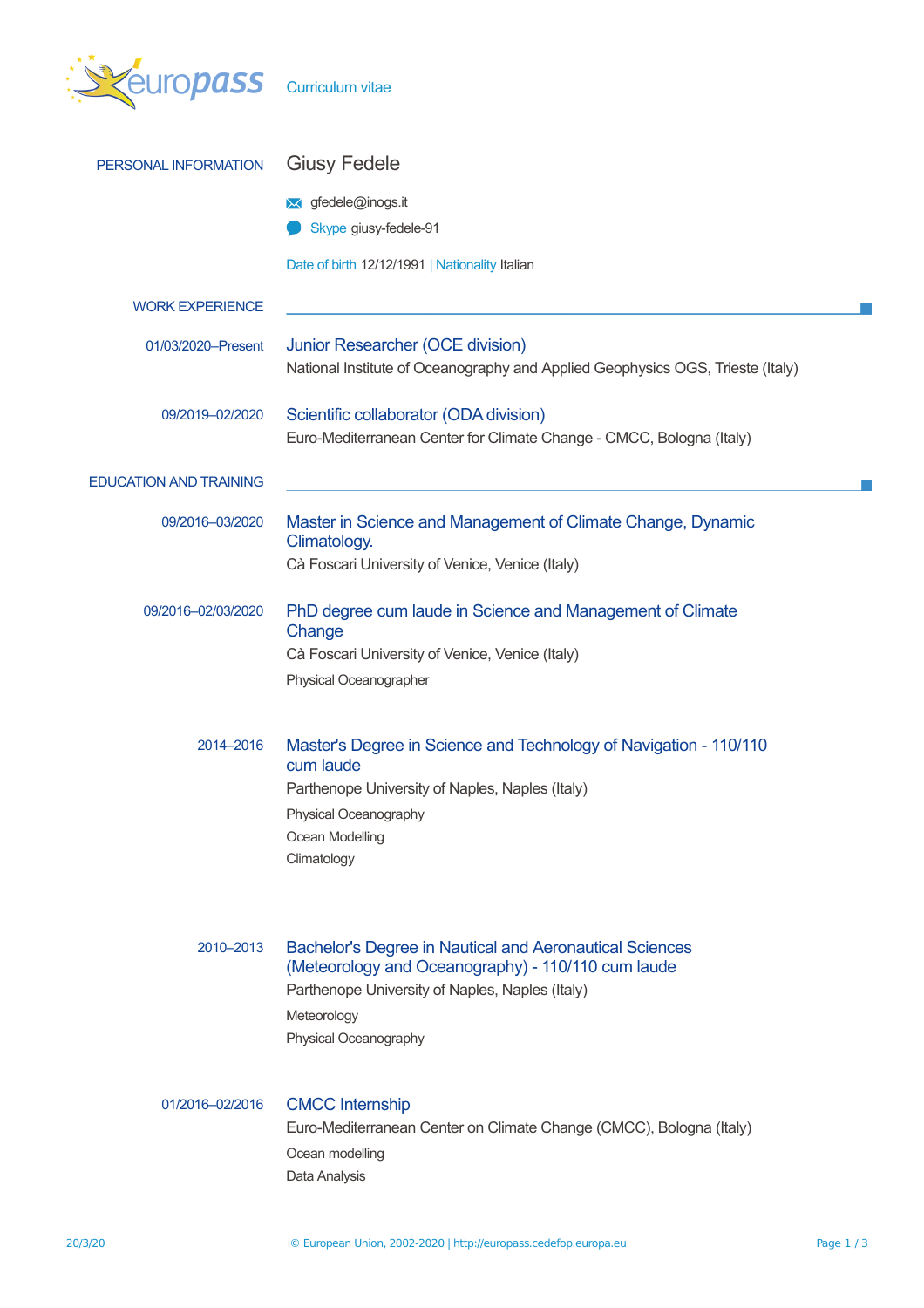

| 28/10/2014-01/11/2014                                                                                                                                                                                              | Oceanographic Cruise in the Adriatic Sea<br>ISPRA (Italy)                                                                                                               |                 |                     |                   |                     |  |  |
|--------------------------------------------------------------------------------------------------------------------------------------------------------------------------------------------------------------------|-------------------------------------------------------------------------------------------------------------------------------------------------------------------------|-----------------|---------------------|-------------------|---------------------|--|--|
| 02/07/2014-04/07/2014                                                                                                                                                                                              | Oceanographic Cruise in the Adriatic Sea<br>ISPRA (Italy)                                                                                                               |                 |                     |                   |                     |  |  |
| 10/2018-03/2019                                                                                                                                                                                                    | Internship at the Institut des Géosciences de l'Environnement (IGE)<br>Institut des Géosciences de l'Environnement (IGE), Grenoble (France)                             |                 |                     |                   |                     |  |  |
| <b>PERSONAL SKILLS</b>                                                                                                                                                                                             |                                                                                                                                                                         |                 |                     |                   |                     |  |  |
| Mother tongue(s)                                                                                                                                                                                                   | Italian                                                                                                                                                                 |                 |                     |                   |                     |  |  |
| Foreign language(s)                                                                                                                                                                                                | <b>UNDERSTANDING</b><br><b>SPEAKING</b><br><b>WRITING</b>                                                                                                               |                 |                     |                   |                     |  |  |
|                                                                                                                                                                                                                    | Listening                                                                                                                                                               | Reading         | Spoken interaction  | Spoken production |                     |  |  |
| English                                                                                                                                                                                                            | C <sub>1</sub>                                                                                                                                                          | C <sub>1</sub>  | B <sub>2</sub>      | <b>B2</b>         | C <sub>1</sub>      |  |  |
|                                                                                                                                                                                                                    | Levels: A1 and A2: Basic user - B1 and B2: Independent user - C1 and C2: Proficient user<br>Common European Framework of Reference for Languages - Self-assessment grid |                 |                     |                   |                     |  |  |
| <b>Digital skills</b>                                                                                                                                                                                              | SELF-ASSESSMENT                                                                                                                                                         |                 |                     |                   |                     |  |  |
|                                                                                                                                                                                                                    | Information<br>processing                                                                                                                                               | Communication   | Content<br>creation | <b>Safety</b>     | Problem-<br>solving |  |  |
|                                                                                                                                                                                                                    | Proficient user                                                                                                                                                         | Proficient user | Proficient user     | Proficient user   | Proficient user     |  |  |
|                                                                                                                                                                                                                    | Digital skills - Self-assessment grid                                                                                                                                   |                 |                     |                   |                     |  |  |
|                                                                                                                                                                                                                    | Linux (high level)<br>Python (high level)<br>Matlab (high level)<br>Fortran (basic level)                                                                               |                 |                     |                   |                     |  |  |
|                                                                                                                                                                                                                    |                                                                                                                                                                         |                 |                     |                   |                     |  |  |
|                                                                                                                                                                                                                    |                                                                                                                                                                         |                 |                     |                   |                     |  |  |
|                                                                                                                                                                                                                    |                                                                                                                                                                         |                 |                     |                   |                     |  |  |
|                                                                                                                                                                                                                    | Office Package (high level)                                                                                                                                             |                 |                     |                   |                     |  |  |
| <b>Driving licence</b>                                                                                                                                                                                             | B                                                                                                                                                                       |                 |                     |                   |                     |  |  |
| <b>ADDITIONAL INFORMATION</b>                                                                                                                                                                                      |                                                                                                                                                                         |                 |                     |                   |                     |  |  |
| Courses<br>Physics of the Ocean Summer School 2017. Bad Honnef, 09-14 July.                                                                                                                                        |                                                                                                                                                                         |                 |                     |                   |                     |  |  |
| Climate Modelling Summer School 2017-NCAS. Cambridge, 10-22 September.<br>COST-Eumetsat training school 2018 on "Copernicus Marine Data in Ocean Models and Operational<br>Applications". Hamburg, 05-09 February. |                                                                                                                                                                         |                 |                     |                   |                     |  |  |
|                                                                                                                                                                                                                    |                                                                                                                                                                         |                 |                     |                   |                     |  |  |
| Conferences                                                                                                                                                                                                        | WORKSHOP THEMES 2018 - Oceanic and atmospheric variability, from long-term trends to abrupt                                                                             |                 |                     |                   |                     |  |  |